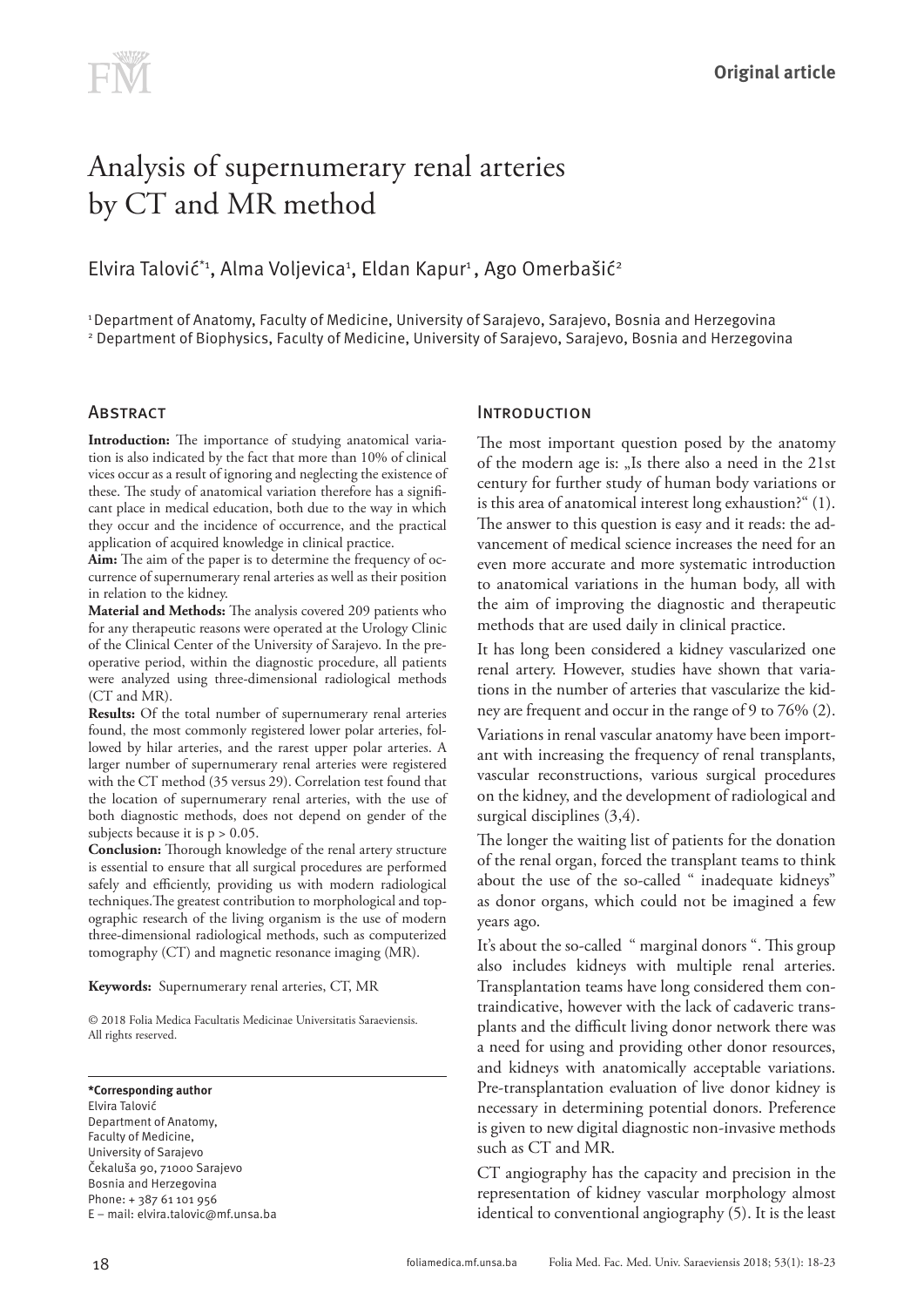invasive method and provides detailed information on position, size and anatomical relationships useful in diagnosis and treatment, and also allows identification of anatomical variations (101). Allows short exposure time, stronger temporal and spatial resolution. Its precision is 80-100%, and with more detectors the precision is elevated to 93-97% in the blood vessels display. Magnetic resonance (MR) is used as an alternative method and has precision in the presentation of the renal artery anatomy similar to the CT method (39).

#### Material and methods

of Sarajevo Clinical Center.

In this anatomical-radiological study, 209 patients were processed, who for any therapeutic reasons were subjected to surgery at the Urology Clinic of the Clinical Center of the University of Sarajevo. Before the operation, all patients were diagnosed using the three-dimensional radiological methods (CT and MR) in the diagnostic procedure.

Of the total, 104 patients (49 male and 58 female), of the average age of  $43.7 \pm 10.3$  years, (ranging from 25 to 69 years) were analyzed with a CT method at the Institute of Radiology of the Clinical Center of the University of Sarajevo. In all patients, the area from the diaphragm to bifurcation of the ilic artery was scanned. The MR method analyzed 102 patients, 49 male and 53 female, aged 28 to 67 years, with an average of 45  $\pm$ 9.7 years at the Institute of Radiology at the University

The number of supernumerary renal arteries and their type (upper and lower polar and hilar renal arteries) were analyzed on CT and MR images.

The results are presented as mean ± standard deviation (SD). The average difference between groups with and without supernumerary renal arteries was calculated with the student t-test.

All statistical analyses were performed using the SPSS program (Version 1.5 Windows), and the statistical significance was set to  $p > 0.05$ .

#### Results

By analyzing the supernumerary renal arteries found and their relationship to the kidney, it was found that the lower polar arteries most commonly occur. In the examined material, they were found in 36 (8.6%) cases. In second place, the frequency of reporting were hilar supernumerary arteries, recorded in 20 (4.8%) cases, and the rarest recorded upper polar arteries were found in 8 (1.9%) cases (Figure 1).

Of the total of 35 registered CT arteries, the lower polar arteries were found in 23 (10.7%) cases, in 10

(4.8%) hilar arteries, while upper polar arteries were recorded in 2 cases or 0.9%, (Figure 1).

Supernumerary renal arteries were found in 29 cases by MR method. Out of that number 13 (6.4%) were lower polar arteries, 10 (4.9%) hilar arteries, and in 6 (2.9%) cases upper polar arteries were found (Figure 1).

By analyzing the percentage representation of supernumerary renal arteries in relation to the kidney, and according to the polar representation using both methods the following results were obtained .



Figure 1. Location of supernumerary renal arteries in relation to the kidney

The CT method among the female group of subjects found 2 hilar supernumerary arteries or 15.4% and 11 (84.6%) lower polar arteries, while the upper polar arteries were not found (0%). In male respondents, the CT method recorded upper supernumerary renal arteries in 2 (9.9%) cases, hilar arteries in 8 (36.4%) cases, and lower polar in 12 cases or 54.6%.

The MR method among female subjects found 1 (10%) upper polar artery, 3 (30%) hilar arteries and 6 (60%) lower polar arteries. Among the male respondents, the MR method recorded 5 (26.3%) upper polar arteries and 7 (36.8%) hilar and 7 lower polar arteries.

Correlation tests found that the location of supernumerary arteries in both diagnostic methods did not depend on the sex of the subject since  $p > 0.05$ .

The following angiogram shows supernumerary renal arteries, different locations in relation to the kidney, identified by CT and MR method (Figures 2, 3).

#### **Discussion**

One of the most common and clinically significant anatomical variations is the occurrence of supernumerary renal arteries.

Embryologists believe that the overlapping renal arter-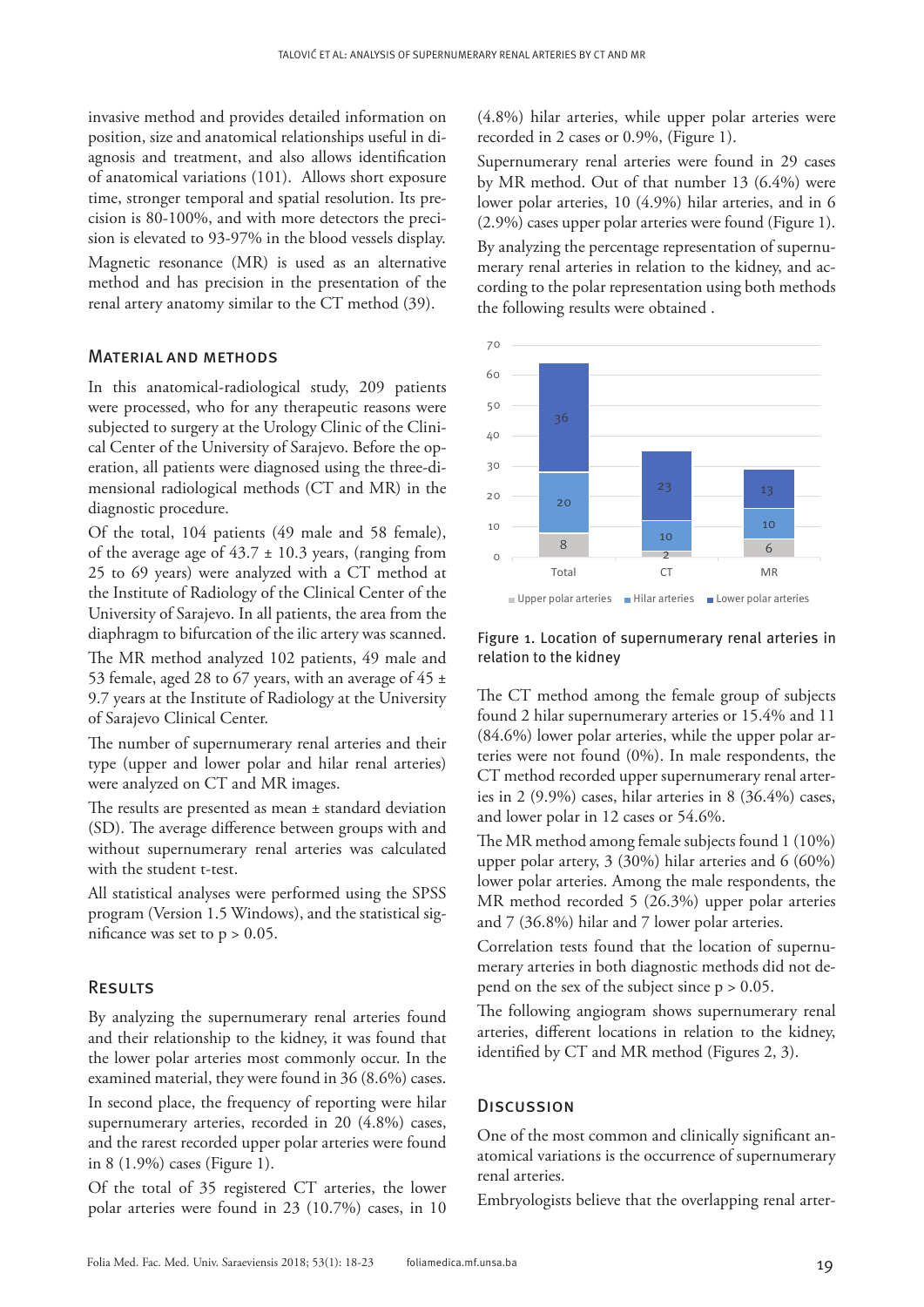

Figure 2. CT angiogram of a 40-year-old male with a single supernumerary of the upper polar artery

ies of the lateral branches of mezonephrosis are lagging during the ascension of the kidneys during embryonic development (8). Increased incidence of supernumerary renal artery indicates the need for mandatory preoperative renal angiography during the examination and finding appropriate surgical technique on the kidney for any therapeutic reasons.

As Vilhova points out in his work published in 2001, besides being often described, there are still controversies regarding the appointment of these arteries (9).

Merclin considers the best classification of these arteries to the upper and lower polar arteries of the kidney (these are arteries that enter the kidney parenchyma directly) and hilar arteries (those that enter the kidney hill) (10). We have also applied this division in our work, because we are of the opinion that the classification according to the way the arteries enter the kidney is the most appropriate.

All researchers who have studied the percentage of supernumerary arteries in their studies can be divided into two groups.

The first group consists of those who have proven in their works that supernumerary arteries occur in more than 25% of cases and the second group consists of researchers who recorded the above variation under 25% of cases.

In the first group of researchers, Zhang recorded 27.2% of supernumerary renal arteries, Janoff in 27%, Mishra in 26.67%, and Guntz in 1967 in 26.73% of cases (6,11, 12,13). In the eighties, Sampaio and Passos, using the dissection method, found this variation in 30.4% of cases, without a significant difference in the appearance of these arteries in relation to the side of the report (14). Namasivayam, reports about 35% of cases of supernumerary renal arteries, which approaches the



Figure 3. MR angiogram of a 44 year old male with a single hilar supernumerary artery

values of the study in Shoja (15,16). Vilhova, in his work, recorded 31.8% of cases of these arteries (9).

The second group of researchers are authors with a lower percentage of registered supernumerary arteries, including: Satyapal with 23.2% and Ramadan with 22.8% cases (17.5).

A somewhat lower percentage, 20% in his work is recorded by Bordeaux and Callas (18,19). Chugh and associates among the 170 examined kidneys find these arteries in 21.2%, and Gosicka in 19.2% of cases (20.21). Khamanarong, on a sample of 534 analyzed kidneys, contains 17.43% of supernumerary kidney arteries (22).

Many authors point out that an increase in the number of identified supernumerary renal arteries is affected by the appearance of numerous, sophisticated, more precise radiological methods to identify these vascular "in vivo" vessels. Thanks to the new methods, it is possible to identify the blood vessels of smaller diameter, which have been confirmed by our research.

Analyzing the percentage of supernumerary arteries in our work, 418 kidneys were subjected to the analysis. Of this number, 64 kidneys or 15.3% were found to be supernumerary arteries, so the percentage representation of supernumerary arteries in our work is similar or approximate to the results presented by Bergman (10%), Benedetti (15-18% ), Gossicka (19.2%) and Khamanarong (17.43%) (23, 24, 21, 22).

In our work, we analyzed the appearance of supernumerary renal arteries using two radiological methods of CT and MR angiography. CT was performed by 214 kidneys (107 on the right and 107 on the left) and MR by the 204 kidneys (102 on the left and 102 on the right). The CT method identified 35 kidneys with supernumerary renal arteries or 16.4%, and the MR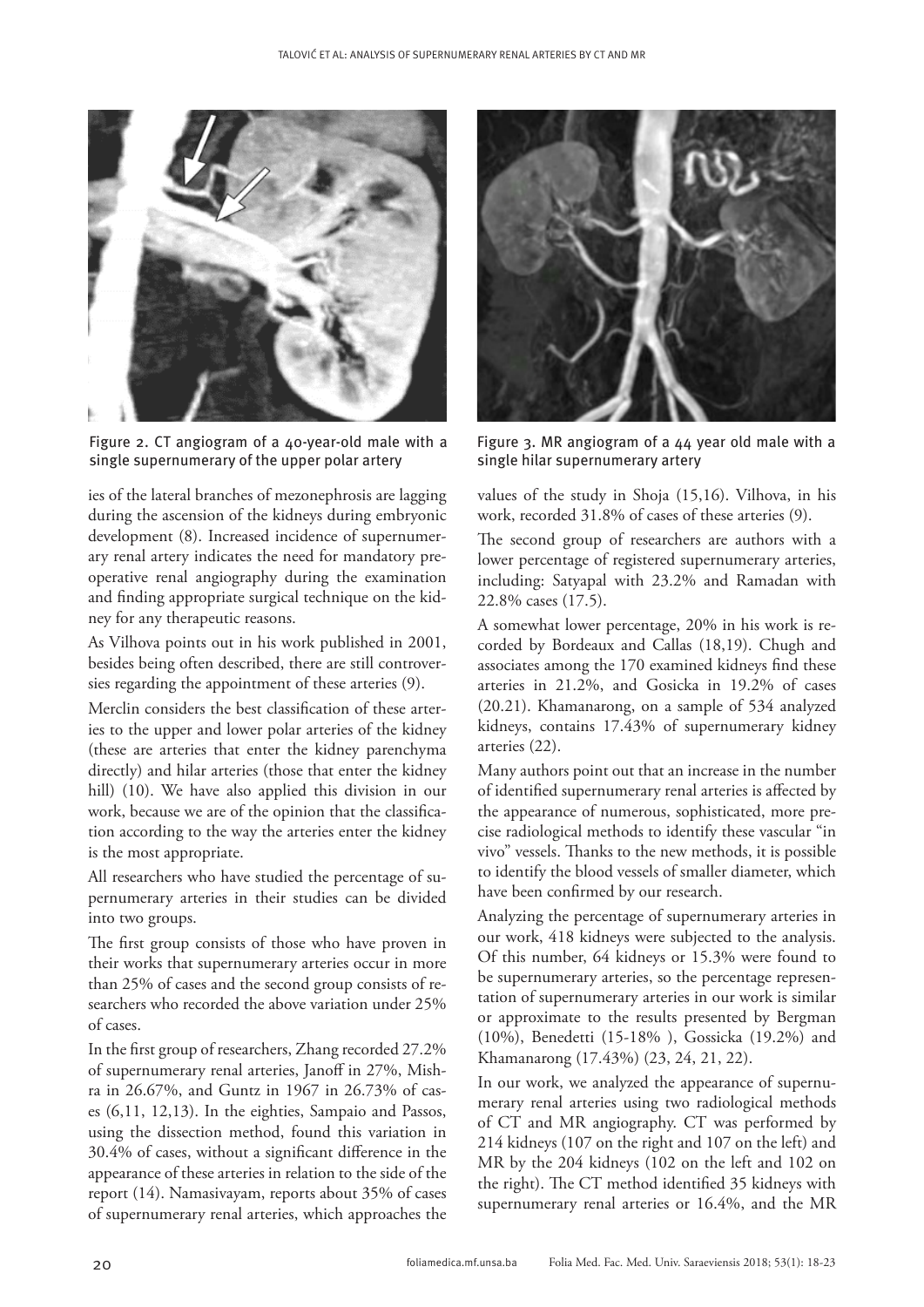method of 29 kidneys had supernumerary renal arteries or 14.2% of the total number of kidneys analyzed.

Advancement in technique and technology has made progress in precision analysis of overdose of renal arteries and numerous papers have been published that deal with types of overgrowth arteries and their prevalence.

Our research has shown that lower polar arteries are most common among supernumerary renal arteries.

These arteries among the 64 identified supernumerary arteries were found in 36 (8.6%) cases. In second place, the percentage of reports is hilar arteries in 20 cases or 4.8%, while the upper polar arteries were recorded in 8 cases or 1.9%.

CT by the total number of registered 35 sumernumerary renal arteries, 23 (10.7%) were lower polar arteries, 10 (4.7%) hilar arteries and 2 (0.9%) upper polar renal arteries. The MR method of the total 29 identified supernumerary renal arteries identified, the lower polar artery was recorded in 13 cases or 6.4%, hilar arteries in 10 cases or 4.9%, and the upper polar arteries in 6 cases or 2.9%.

Among the researchers, we have different results in this segment of the study. Khamanarong discovered 7.3% of the upper polar arteries and 3.6% of the lower polar arteries (22). Samapio and Passos found 8.7% of the upper polar arteries and 6.8% of the lower polar arteries (14).

Ozkan, in his work, finds the lower polar supernumerary arteries of the kidney on both sides, in 7% of cases on the left and 9% on the right (25). Bordei, an supernumerary renal arteries, is found in 54 cases (20%), of which 28 kidneys were present in the hilar arteries, 16 in the lower polar arteries and 5 in the upper polar arteries (18). Paturet was found in 12% of the upper polar artery, and in 9% of the lower polar artery of the kidney (26). Villhova, also found in 20% of the hilar supernumerary arteries of the kidney, the upper polar to 26%, and the lower polar in only 6% of the cases (9). In the study Pollack on 800 kidneys, the percentage of reports of supernumerary renal arteries was 23%, of that number in 4% of the cases the kidneys were supplied with three, and in 1% with even four renal arteries (27).

According to the division of the supernumerary renal arteries by Merklin, which we accept despite all the disagreements in the literature, the highest prevalence of supernumerary arteries is deposited on the lower polar and hilar renal arteries (10).

On the other hand, according to the results presented in his work by Paturet and Villhov, who point out that the lower polar arteries of the kidney appear to be only 9% and only 4.4% for hilar arteries. This is a much smaller percentage compared to 16.5% of the registered upper polar renal arteries in their work (26, 9).

As many authors point out and the topographic arrangement of supernumerary renal arteries depends on many of the modalities used in their identification and with that fact we also agree. In order to obtain precise data on this problem, the researchers went a step further and joined the analysis of the influence of sexual affiliation on the occurrence of these arteries.

Chai found that supernumerary renal arteries were more common in the male population (28%) than in women(16.44%) (28). In contrast, Chugh in his study recorded a higher percentage of supernumerary arteries in women (57.6%) than in men (42.8%) (20).

Based on the results presented, we can conclude that there is no harmonized attitude among researchers on this issue.

Our work has shown that this anatomical variation is more common in male than in the female population. Of the 64 kidneys with registered supernumerary renal arteries in forty-one cases, the kidneys belonged to male patients, and 23 kidneys with supernumerary arteries were female. So our results are consistent with the Chai results published in 2008 (28).

This is why we in our work have decided on the CT and MR method, because these are modern methods, which replaced the conventional catheter angiography, known as the gold standard, by which it is possible to identify supernumerary renal arteries with a confidence of 91 to 100 % (12).

Previous studies have shown that CT angiography has some disadvantages including exposure to ionizing radiation and the use of nephrotoxic iodine contrast agents, and therefore this method is not applicable for young children, pregnant women and patients with renal insufficiency.

On the other hand, MR angiography has many advantages over other methods in delivering kidney vascularization. First of all, there are diagnostic indicators without the risk of catheterization, no exposure to radiation and iodinated contrast agent. Patients well tolerate the MR angiography procedure, is suitable for outpatient procedures, images are presented in a format similar to that of conventional angiography catheter. Surgeons consider that the anatomical details provided by MR angiography are sufficient in the selection of sites for nephrectomy.

Potential live kidney donors require a comprehensive assessment and analysis prior to surgery and a detailed radiological examination that provides insight into a couple of anatomical information related to the number of renal arteries, their separation and branching site, and the way they enter the kidney.

In the last two to three decades, the constant devel-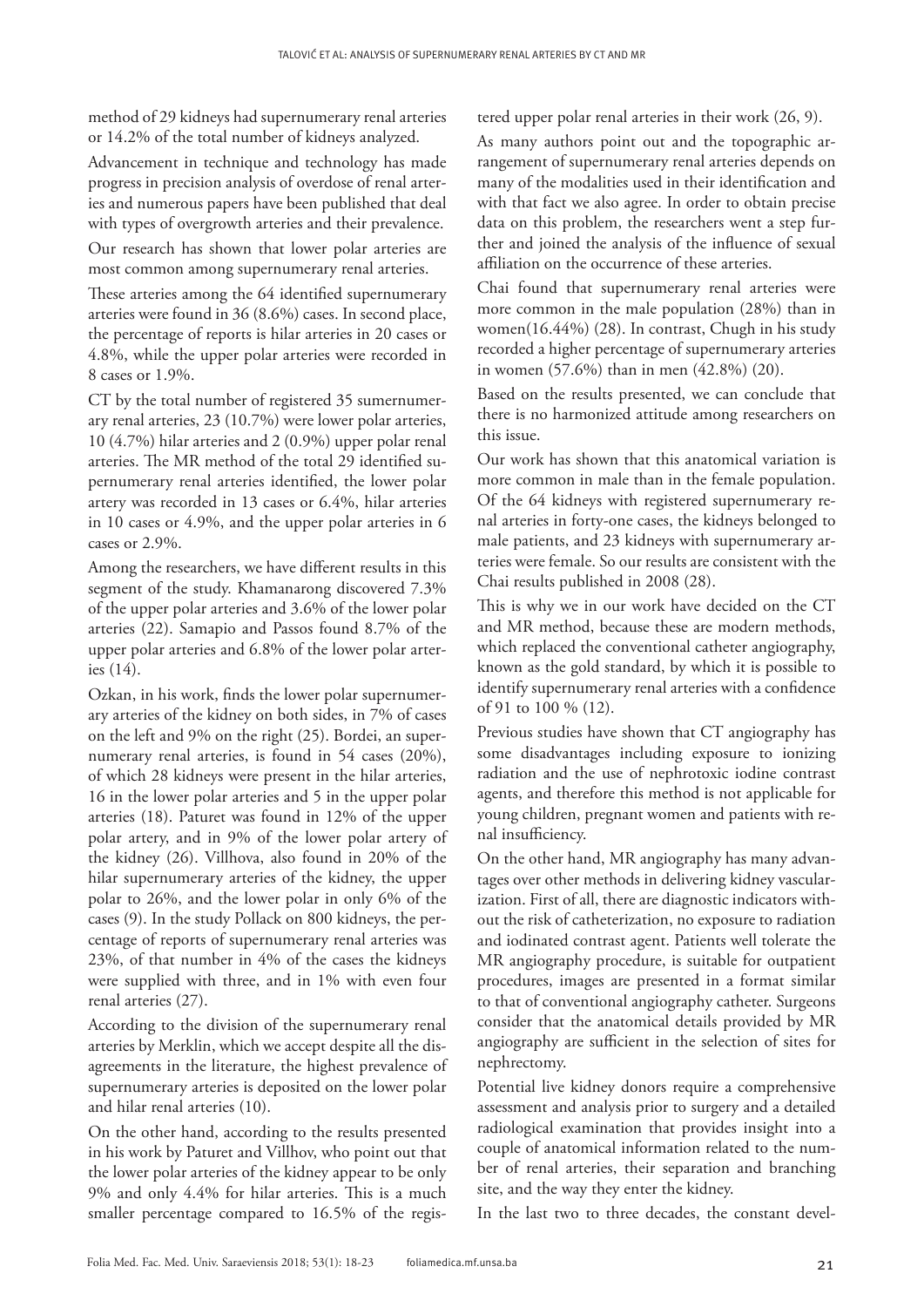opment of modern diagnostic methods has in the first place introduced two less invasive radiological methods, CT and MR angiography in planning surgical operation, the identification of supernumerary renal arteries with which we are in agreement, and further analysis of the occurrence of supernumerary arteries is required.

## **CONCLUSION**

Based on all presented results in this paper, we have come to the following conclusions:

Supernumerary renal arteries in our investigated material were identified in 64 kidneys or in 15.3% of cases. The most commonly recorded type of supernumerary renal arteries were the upper polar arteries, followed by hilar and at the end of the lower polar artery.

Supernumerary renal arteries are more common in males than in females. MR, along with CT, became the imaging method of choice in detecting these arteries during preoperative preparation of patients for transplantation or some other surgical intervention on the kidneys.

#### Declaration of interest

Authors declare no conflict of interest.

#### **REFERENCES**

- [1] William PLT, Humpherson JR. Concepts of variations and normality in morphology: important issues at risk of neglect in modern undergraduate medical courses. Clin Anat. 1999;12:186-190.
- [2] Pestemalci T, Mavi A, Yildiz YZ, Yildirim M, Gumusburun E. Bilateral triple renal arteries. Saudi J Kidney Dis Transpl. 2009 May;20(3):468-70.
- [3] Harrison LH, et al. Incidence of anatomical variants in renal vasculature in the presence of normal renal function. Ann Surg. 1978;188:83-89.
- [4] Kadotani Y, et al. Menagement and outcome of living kidney grafts with multiple arteries. Surg Today. 2005;35:459-466.
- [5] Ramadan SU, Yigit H, Gokharman D, Tuncbilek I, Dolgun NA, Kosar P, Kosar U. Can renal dimensions and the main renal artery diameter indicate the presence of an accessory renal artery? A 64-slice CT study. Diagn Interv Radiol. 2010 Aug 9. doi: 10.4261/1305-3825.DIR.3507-10.0. [Epub ahead of print]
- [6] Zhang H, Maki JH, Prince MR 3D contrast-enhanced MR angiography. J Magn Reson Imaging. 2007 Jan;25(1):13-25. Review
- [7] Kramer U, Thiel C, Seeger A, Fenchel M, Laub G, Finn PJ, Steurer W, Claussen CD, Miller S. Preoperative evaluation of potential living related kidney donors with high-spatial-resolution magnetic resonance (MR) angiography at 3 Tesla: comparison with intraoperative findings.Invest Radiol. 2007 Nov;42(11):747-55.
- [8] Langman J, Sadler TW. (1996) Embrylogie medicale. Pradel Paris. p 301.
- [9] Vilhova I, Kryvko YY, Maciejewski R. The radioanatomical research of plural renal arteries. Folia Morphol (Warsz). 2001 Nov;60(4):337-41.
- [10] Merklin RJ. Michels NA. The variant renal and suprarenal blood supply with data on the inferior phrenic, ureteral and gonadal arteries. J Int Coll. 1958; 29:41-47.
- [11] Janoff DM, Davol P, Hazzard J, Lemmers MJ, Paduch DA, Barry JM. Computerized tomography with 3-dimensional reconstruction the evaluation of renal size and arterial anatomy in the living donor. J Urol. 2004;171:27-30.
- [12] Mishra A, Ehtuish EF. The pattern of renal vessels in live related potential donors pool. A multislice computed tomography angiography review. Saudi Med J. 2006 Jun;27(6):841- 4.
- [13] Guntz M. Radioanatomie de l\*artere renale. Deductions chirurgicales. C R Assoc Anat. 1967; 148:623-631.
- [14] Samapaio KS, Passos M. Renal arteries: anatomic study for surgical and radiological practice. Surg Radiol Anat. 1992;14:113-117.
- [15] Namasivayam S, Small WC, Kalra MK, Torres WE, Newell KA, Mittal PK. Multi-detector-row CT angiography for preoperative evaluation of potential laparoscopic renal donors: how accurate are we? Clin Imaging. 2006 Mar-Apr;30(2): 120-6.
- [16] Shoja MM, Tubbs RS, Shakeri A, Loukas M, Ardalan MR, Khosroshahi HT, Oakes WJ. Peri-hilar branching patterns and morphologies of the renal artery: a review and anatomical study. Surg Radiol Anat. 2008 Jul;30(5):375-82. Epub 2008 Mar 27.